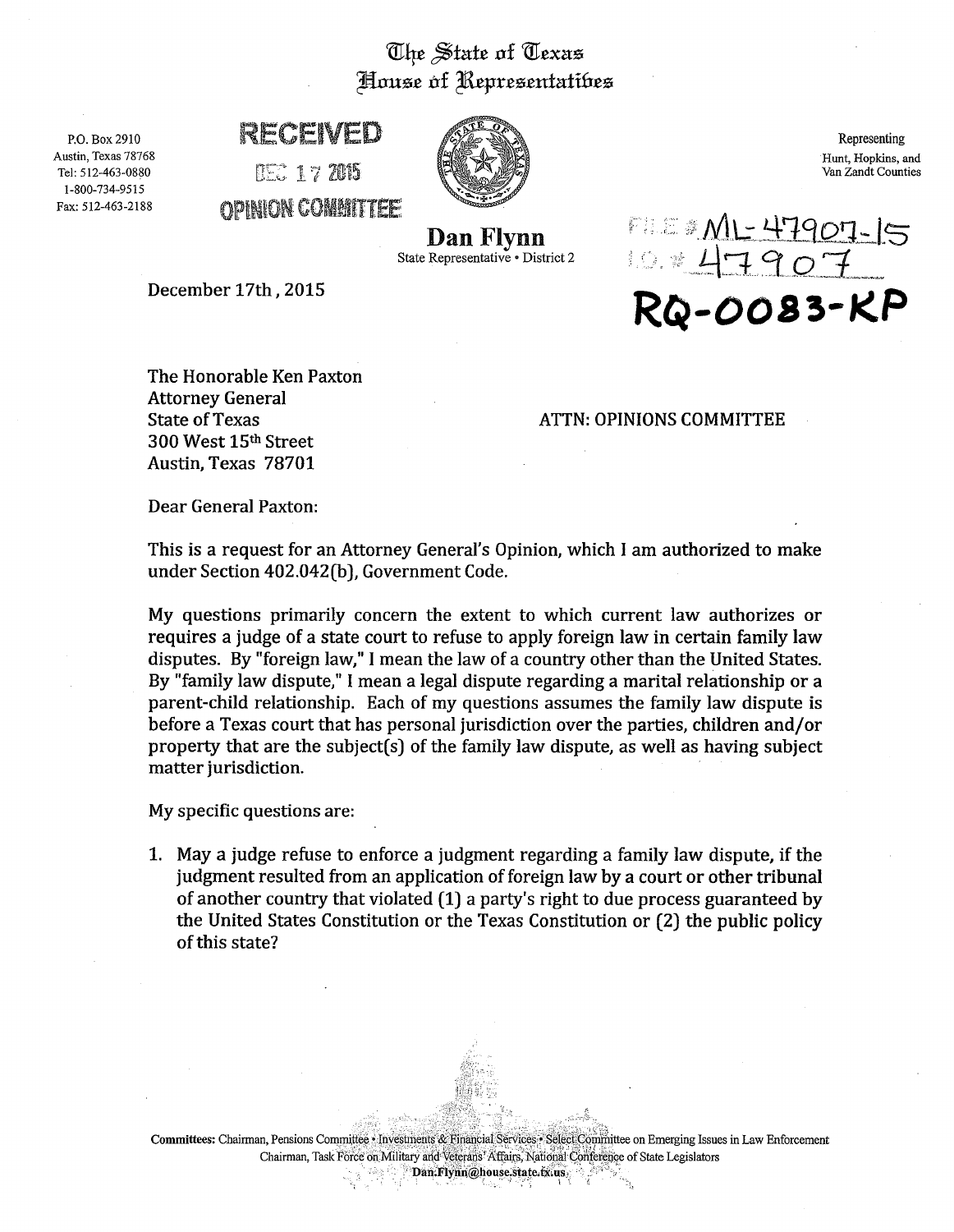- 2A. If the parties to a family law dispute voluntarily elect to engage in arbitration and the parties agree that foreign law will govern the dispute, may a judge refuse to enforce the decision of the arbitrator regarding the family law dispute, if the arbitrator's application of the foreign law to the dispute would violate (1) a party's right due process guaranteed by the U.S. Constitution or the Texas Constitution or (2) the public policy of this state?
- 2B. If the parties to a family law dispute voluntarily elect to engage in arbitration and the parties voluntarily agree that the arbitrator will apply the principles of a particular faith to resolve the dispute, may a judge refuse to enforce the decision of the arbitrator regarding the family law dispute, if the arbitrator's application of the principles of the parties' faith to the dispute would violate (1) a party's right to due process guaranteed by the U.S. Constitution or the Texas Constitution or (2) the public policy of this state?
- 3. If, on the basis of established principles of conflicts of law, a judge determines that foreign law applies to a family law dispute, may the judge refuse to apply the foreign law to that dispute, if doing so would violate (1) a party's right to due process guaranteed by the U.S. Constitution or the Texas Constitution or (2) the public policy of this state?
- 4. If the parties to a family law dispute voluntarily enter into a contract that provides for foreign law to govern the dispute, may a judge refuse to enforce the contract provision (i.e., refuse to apply the foreign law to that dispute), if doing so would violate (1) a party's right to due process guaranteed by the U.S. Constitution or the Texas Constitution or (2) the public policy of this state?
- 5. If the parties to a family law dispute voluntarily enter into a contract that provides that the dispute will be resolved by a court or tribunal outside of the United States, may a judge refuse to enforce that contract provision (i.e., refuse to defer to the jurisdiction of a foreign court or tribunal), if application of the foreign law that would be applied to the dispute in the foreign forum would violate (1) a party's right to due process guaranteed by the U.S. Constitution or the Texas Constitution or (2) the public policy of this state?
- 6. If, on the basis of established principles of *forum non conveniens,* a foreign court or tribunal would be a more convenient forum for the resolution of a family law dispute, may a judge refuse to decline jurisdiction if the foreign court or tribunal would apply foreign law to the dispute that would violate (1) a party's right to due process guaranteed by the U.S. Constitution or the Texas Constitution or (2) the public policy of this state?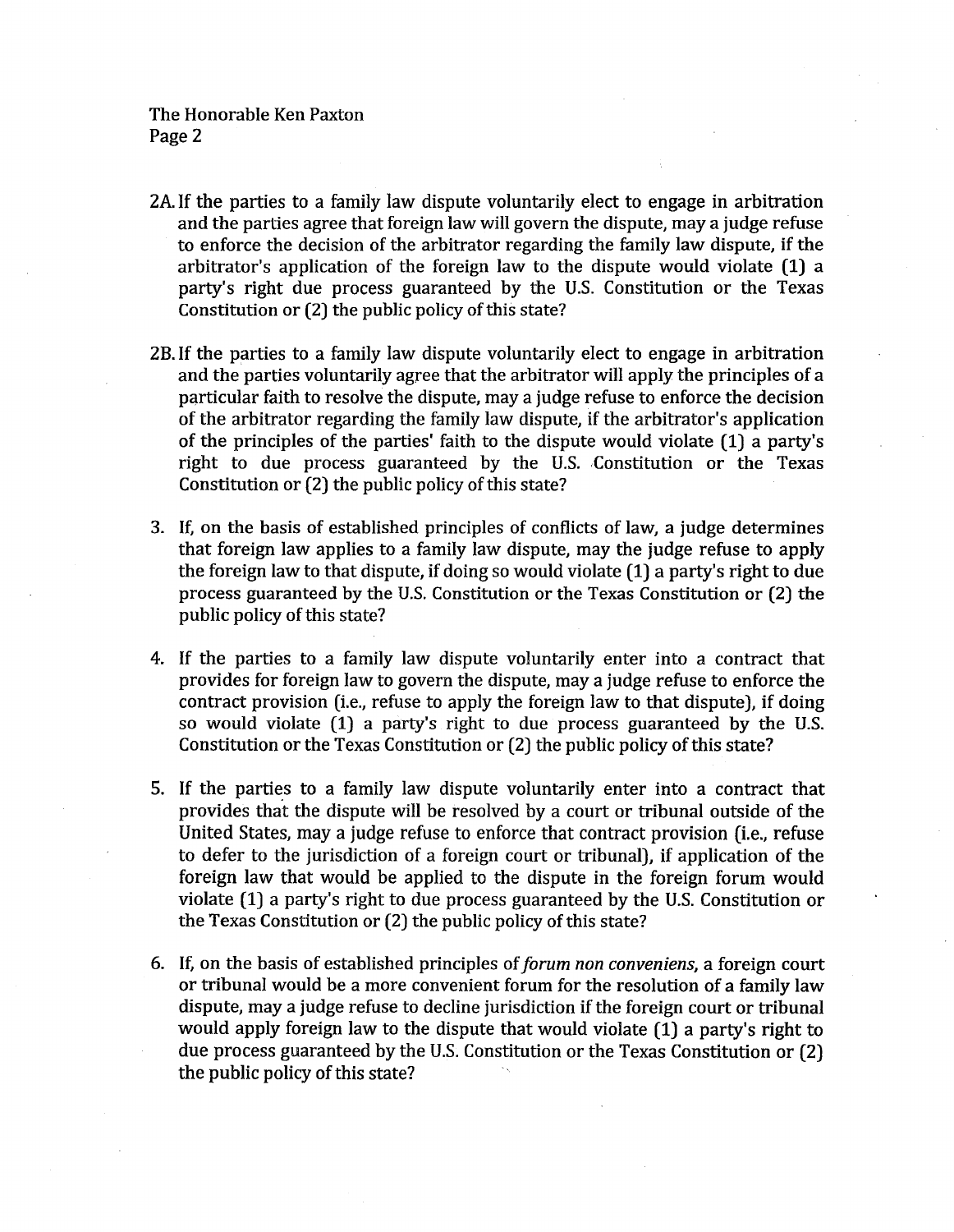## The Honorable Ken Paxton Page 3

- 7. Does a judge abuse his or her discretion if the judge allows the application of foreign law under a circumstance described in Questions 1 through 6 (above) and under those circumstances doing so would violate (1) a party's right to due process guaranteed by the U.S. Constitution or the Texas Constitution or (2) the public policy of this state?
- 8. May a judge refuse to enforce a provision of a contract that is entered into voluntarily that provides for any of the following:
	- A. An arranged marriage?
	- B. Granting custody of a child to a conservator who would remove the child to a foreign jurisdiction that allows child labor in dangerous conditions?
	- C. Granting custody of a child to a conservator who would remove the child to a foreign jurisdiction that lacks laws against child abuse?
	- D. Granting custody of a female child to a conservator who would remove the child to a foreign jurisdiction that allows the practice of female genital mutilation?
	- E. Granting custody of a child to a conservator who would remove the child to a foreign jurisdiction that allows a person to be subjected to any form of slavery?
	- F. Providing for a consequence or penalty for breach of the contract that violates the public policy of this state, such as the infliction of bodily harm?
- 9. May a judge refuse to enforce an adoption order entered by a foreign court or tribunal, if the order would result in a violation of fundamental rights, Texas law, or the public policy of this state?
- 10A. May a judge refuse to enforce an agreement of the following type(s) that is signed voluntarily, if under the circumstances the agreement is unconscionable:
	- 1. A premarital agreement?
	- 2. An agreement between spouses to partition or exchange community property so that it becomes separate property of one of the spouses?
- 10B. May a judge refuse to enforce a premarital agreement if the agreement violates the public policy of this state or a statute that imposes a criminal penalty?
- 11. Under what circumstances does Chapter 36, Civil Practice and Remedies Code, authorize a judge to refuse to enforce a judgment of a foreign court regarding a family law dispute where the judgment grants or denies payment of a sum of money to one of the parties?